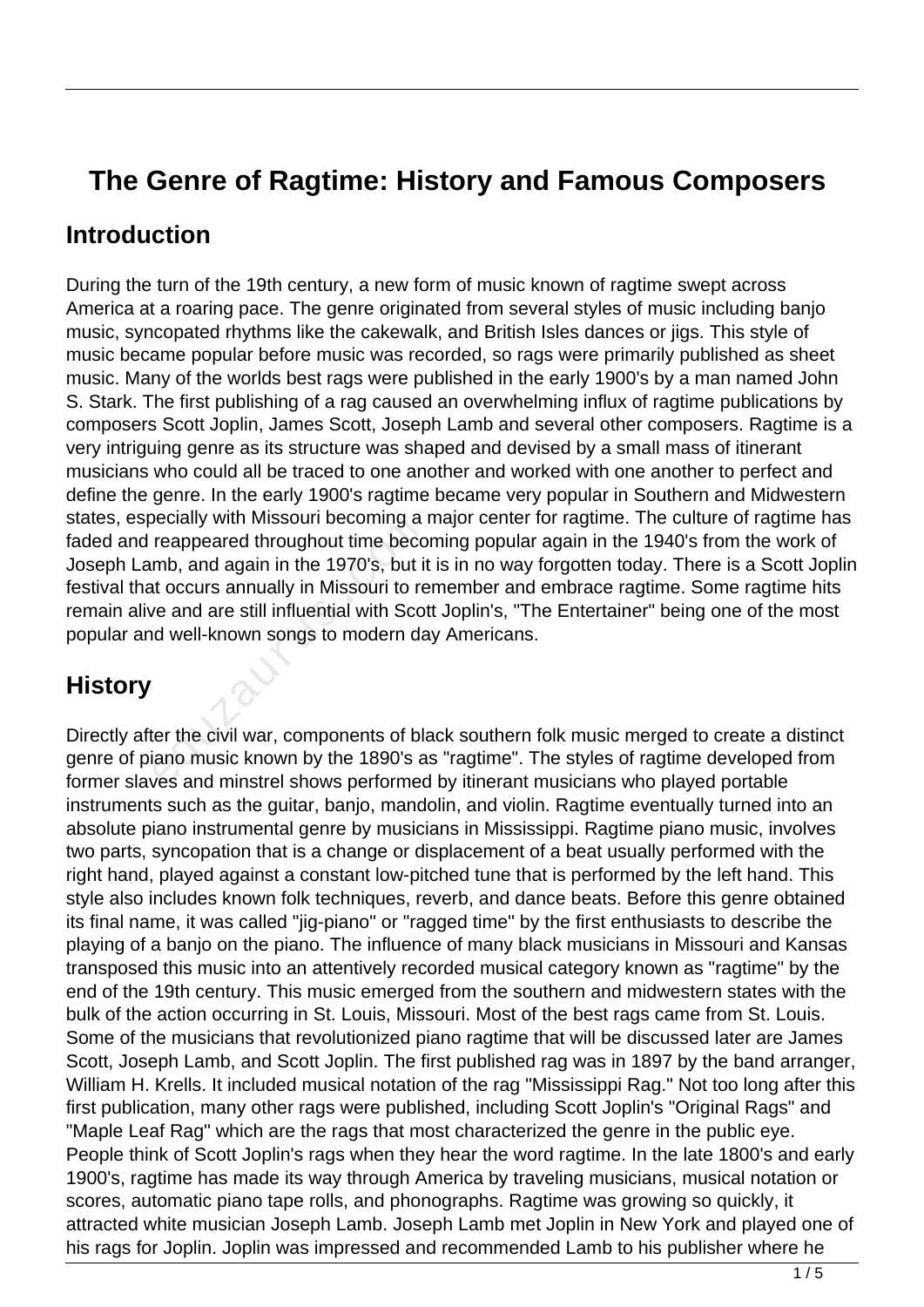published his first rag "Sensation Rag." James Scott is another man who met Joplin in a similar way and also was recommended to Joplin's publisher, John S. Stark, who was the owner of a music store called "John Stark and Son" and published the works of Joplin, Scott, Lamb, and many other important rag timers. Stark was a very professional and well-minded person, treating the black composers that he sponsored with respect. Stark's first music store was in St. Louis, but he later moved to New York City where he later met Joseph Lamb. Ragtime eventually became very popular being published all around the United States. It was also quickly recognized in Europe and became a very popular genre of music over there. Other styles of music began to incorporate certain components of ragtime such as syncopation to create fascinating sounds. Ragtime eventually evolved into jazz in Chicago with the influence of ragtime composers Joe Jordan, Tony Jackson, and multiple other influential composers. The years between 1895 and 1915 were known as the "ragtime age" and the basis of ragtime was formed by a small group of talented musicians who all worked with each other and the same publisher.

#### **Interview**

For this assignment, I decided to interview my cousin Ben Weiss. Ben is a very talented and well-rounded musician with marvelous skills in guitar, piano, saxophone, drums, banjo, bass, and the ukulele. He was born on June 28, 1995 and is currently 24 years old. Bens first and one of his best instruments is the piano. He started taking weekly Saturday morning lessons that were two hours long when he was seven years old. Bens father is also a professional piano player and a huge enthusiast of multiple genres, including ragtime, teaching Ben how to play a few of Joplin's songs on the piano. By the time Ben was ten or eleven, he was well educated at reading sheet music and did occasional performances at piano recitals, playing several genres like classical, ragtime, gospel, and many others. His next instrument was the saxophone, the drums, and then the guitar with the guitar and piano being the two instruments he is most talented at. After taking lessons and playing guitar for several years, Ben was easily able to pick up the bass, banjo, and ukulele. In 2013, Ben actually played the song "The Entertainer" by Scott Joplin on the guitar for his audition at Berkley College of Music. Ben received a BA in Contemporary Writing and Production from Berkley College of Music in 2017. Today, he plays music in bars all over the Los Angeles area with several bands. They play many different genres of music including, rock, blues, funk, jazz, and even some ragtime. Ben said, "I have probably done this a 5 times in the past few months but occasionally during the intermission at a bar show, I will play the song "The Entertainer" on the piano just to see what response I will get and surprisingly, I get a really good reactions. There are a slim few who turn their head and think, "whoa that's old", while many are intrigued by it and show their appreciation with an applause." Ben is just at the beginning of his musical career, working as an aspiring musician and writing music in multiple genres. Ben works as a guitar teacher giving private lessons all over Los Angeles and online, writing music for advertising companies and working as a freelancer. Ben has some knowledge of the life of Scott Joplin and his associations with John Stark. Ben stated how he knows that Joplin was the son of former slaves and that he released his first rag in Missouri during the late 1890's. Ben also said, "Ragtime is difficult to play at first because your left hand is keeping a steady bass-like beat and the other hand is doing all the crazy stuff, but once you get a hang of it, it becomes one of the most fun genres to play on the piano." This interview is relevant to my research because it shows how ragtime, being an old style of music, is still a well-known and enjoyable style and has not just simply been forgotten. Something else I would like to mention is that I questioned my friends and family on what they think of this style. signment, I decided to interview m<br>ed musician with marvelous skills<br>ulele. He was born on June 28, 19<br>instruments is the piano. He start<br>nours long when he was seven yea<br>a huge enthusiast of multiple gen<br>lin's songs on th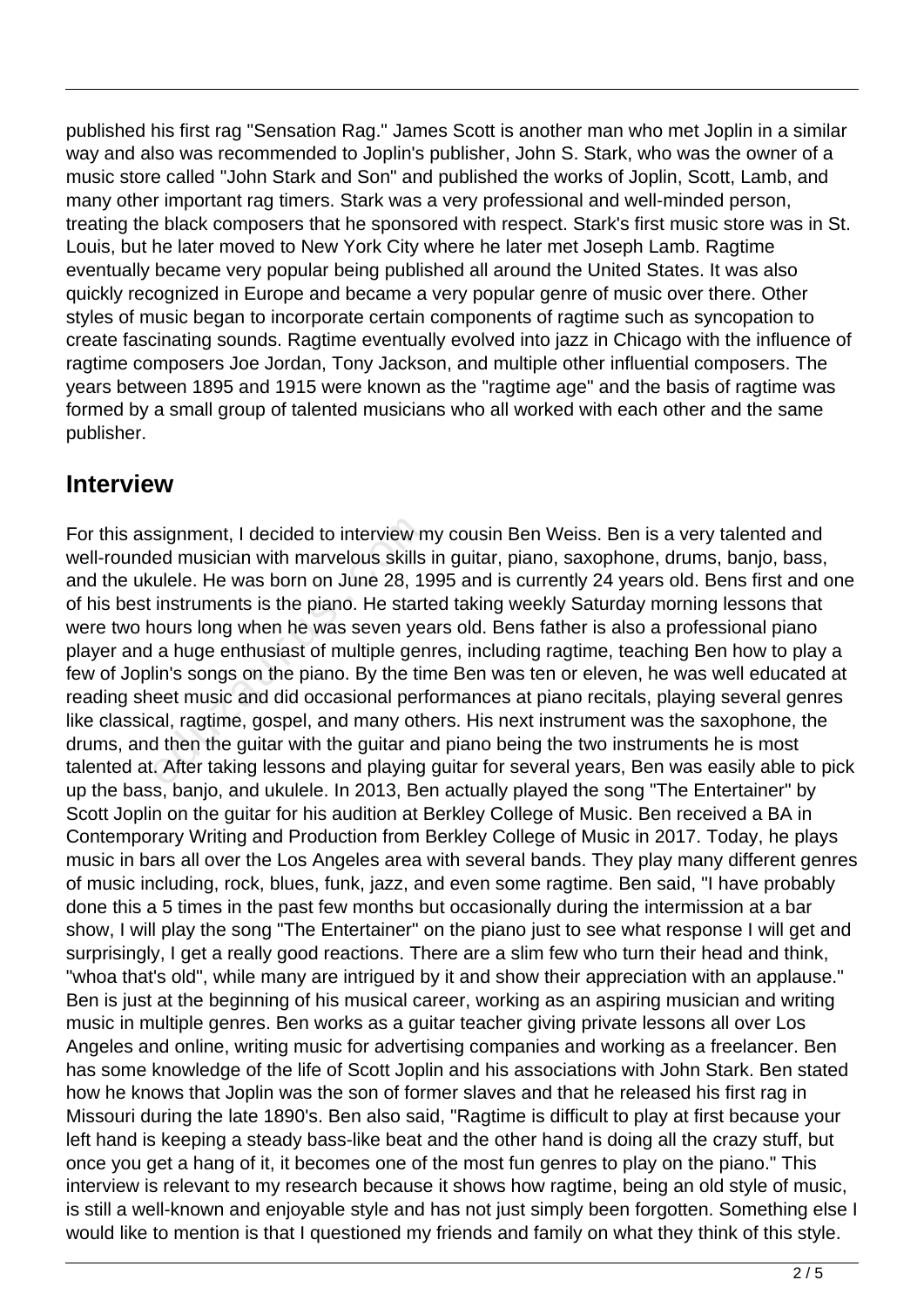Many of my friends and family members didn't know what ragtime is, but when I played "The Entertainer" for them, and most of them said, "That's like one of the most popular songs ever." I could tell the song was inspiring to them because they would bob their heads side to side and mimic playing the piano. I learned a lot of things in this interview and gained a small perspective of how that ragtime initiates feelings of happiness to the composer and the audience at hand.

## **The Lifestyles of Iconic Ragtime Composers**

A few of the revolutionary ragtime composers whose lives I would like to discuss in more detail include Scott Joplin, James Scott, and Joseph Lamb. Scott Joplin is probably the most well known ragtime pianist of all time. He wrote over sixty compositions throughout his musical career including some of the world's best selling ragtime songs of all time such as "The Entertainer" and "Maple Leaf Rag". Scott Joplin was born along the border of Texas and Arkansas between the months of June 1867 and January 1868. The exact date of his birth is unknown. In fact, many specifics about his life are unknown. For the first few years of his life, Scott and his family lived on a farm where Joplin's dad worked as a slave laborer. They eventually moved to a town called Texarkana when slavery was abolished where Scott spent the majority of his childhood years. Joplin was raised in a family of musicians. His mother played the banjo and was a singer, and his father was a violinist. Joplin's first instrument was the banjo but he later learned how to play the piano, displaying true interest and talent toward it. He also knew how to sing and play the cornet. Somewhere in the 1880's when Joplin was in his late teens, he left his hometown of Texarkana to Sedalia, Missouri. From there, he became part of a band and traveled eastward where he toured and made a living as an itinerant musician. He played at saloons, theaters, private homes, and bordellos. Whenever Scott returned to Sedalia, he worked at the Maple Leaf and Black 400. These were communal organizations created where black men could gather and socialize during a time not long after the abolishment of slavery. In 1898, Joplin tried to publish his first few rags but was obligated to share credit with a staff arranger named Charles N. Daniels. Joplin got the help of a lawyer, Robert Higdon to make a contract with the local publisher, John S. Stark, where Joplin would collect a penny for every copy of sheet music sold for his next rag, "Maple Leaf Rag". "Sales in the first year were slight, only about 400, but by 1909, approximately a half-million copies had been sold, and that rate was to continue for the next two decades."(Scott). This shows just how quickly his music spread throughout the United States. Joplin started writing operas but many of them failed because his funds were stolen from him and John Stark refused to publish them. This caused the two to take a temporary break from each other in 1903 but they reconciled and continued working together again in 1907. For the next ten years, Joplin lived in St. Louis where he created many more rags and operas, such as "The Entertainer" and "Treemonisha", equaling up to sixty works of art. Scott Joplin died in 1917 after suffering from syphilis. When Joplin died, ragtime sort of died along his side. However, generations after his death, one of his rags was featured in the movie "The Sting" in 1973, sparking the genre to become popular again for a short while. His song "The Entertainer" became one of the most well known songs in United States history. In 1976, the Pulitzer Prize committee awarded Joplin with a posthumous award, giving recognition to the man who created the foundations of this marvelous genre. y of his childhood years. Joplin wa<br>banjo and was a singer, and his f<br>but he later learned how to play th<br>lew how to sing and play the corne<br>he left his hometown of Texarkan<br>and traveled eastward where he to<br>at saloons, th

James Scott is one of the three greatest ragtime composers along with Scott Joplin as discussed above, and Joseph Lamb who will be discussed soon. James Scott was born on February 12, 1885 in Neosho, Missouri. Like Joplin, his parents were also previously slave laborers. Scott learned how to play the piano by ear at a young age with the assistance of piano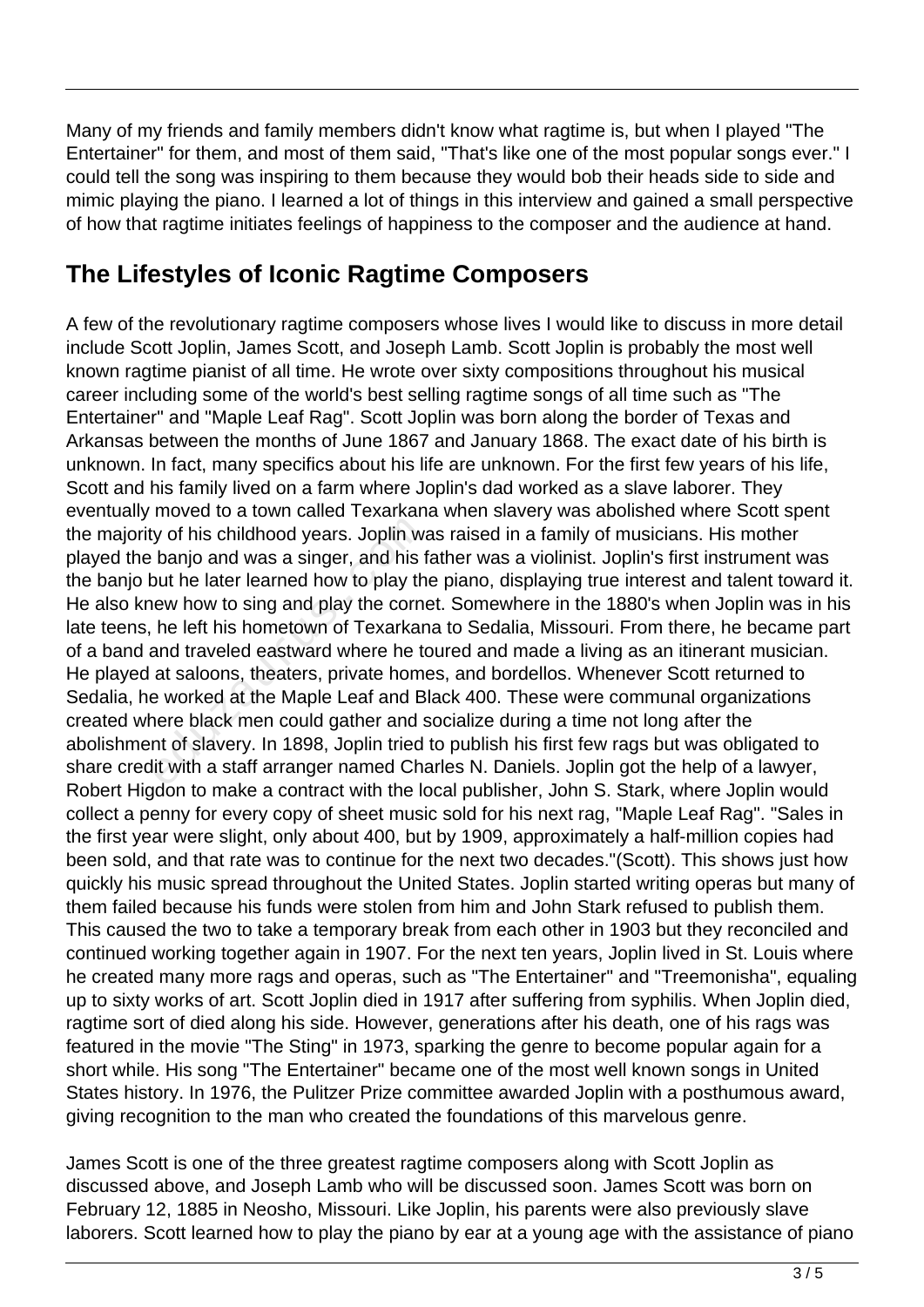lessons from his mother. He was involved in several bands and worked as a song demonstrator for music stores and publishers. His work as a song demonstrator involved playing music in saloons and other public places to advertise and assist in the sale of music scores. This connection with the store led to the publication of Scotts first few rags in 1903, including " A Summer Breeze" and "The Fascinator." Scott was a huge Joplin fan and his musical career went to the next level when he ventured to St. Louis, Missouri in 1905 to meet Scott Joplin. Scott performed for Joplin, which impressed Joplin. Joplin led Scott to his publisher John Stark who introduced twenty-nine out of thirty-eight of Scott's music scores to the public. "He is known for his expansive use of the keyboard and a 'call and response' style melody" (Tjaden), where he would play a melodic tune and then replicate this tune but play it an octave higher. Scotts' most popular song was his rag "Frog Legs Rag." His later life was comprised of working in silent movies and as a music instructor. James Scott died on August 30, 1938 after suffering from edema.

The last of the three most iconic ragtime composers that will be discussed is Joseph Lamb. Lamb was born on December 6, 1877 in the town of Montclair, New Jersey. When Lamb was in his late teens, he moved to New York City and worked as a song demonstrator. Lamb met Scott Joplin in 1907 while shopping for Joplin's rags at a music store in New York City. While Lamb was checking out, he mentioned to the cashier that Joplin is his idol and how he really wants to meet him. Little did he know that he was in John Starks music store with Scott Joplin right next to him. Lamb played one of his rags for Joplin called "Sensation Rag" and Joplin influenced him to publish it afterwards. Lamb published twelve of his rags with John Stark over the course of ten years until around the time of Joplin's death in 1917. He decided to begin work as an accountant and music became more of a hobby for him. Ragtime was held dear to him but he did not get back into the scene again until his music became known in the late 1940's. He recorded one of his rags for the first time in 1959. Joseph Lamb died from a heart attack at the age of seventy-two in September of 1960. "A composer almost solely by avocation, he in fact produced thirty-six piano rags, seventeen piano novelties - including the rag/novelties Hot Cinders and Arctic Sunset, twenty-odd miscellaneous pieces, and forty-three songs. Lamb was a composer of imagination, craftsmanship, experimentation, and longevity." (Tjaden). He is deemed one of the most highly organized and semi-complex ragtime pianists, creating more melodic rags than the composers before him. He did not receive recognition for his work until after his death in 1960. 907 while shopping for Joplin's raging out, he mentioned to the cash<br>Little did he know that he was in J<br>mb played one of his rags for Jopli<br>it afterwards. Lamb published twe<br>until around the time of Joplin's de<br>t and musi

## **Conclusion**

I would like to start this conclusion off by saying thank you for giving me this opportunity to introduce me to and gain knowledge of something I would have most likely never learned and really enjoyed researching about. A few weeks ago, I did not really know what ragtime was at all, but now I have a slightly greater understanding of some of the history behind it. I have become intrigued and affected by this music where whenever I listen to ragtime, I imagine having the lifestyle of a ragtime musician one hundred years in the past. This music gives me the ability to imagine more peaceful things when in times of panic or stress and that is why this research is important to me. Since I am generally more of a nervous person, this music has helped me calm my nerves and slow my racing mind. Throughout this essay, I have talked about some of the history and the most important ragtime composers who changed ragtime throughout time by either incorporating new styles to the music or increasing its complexity. I have also talked a little bit about the emotional effects of this music on individuals and how